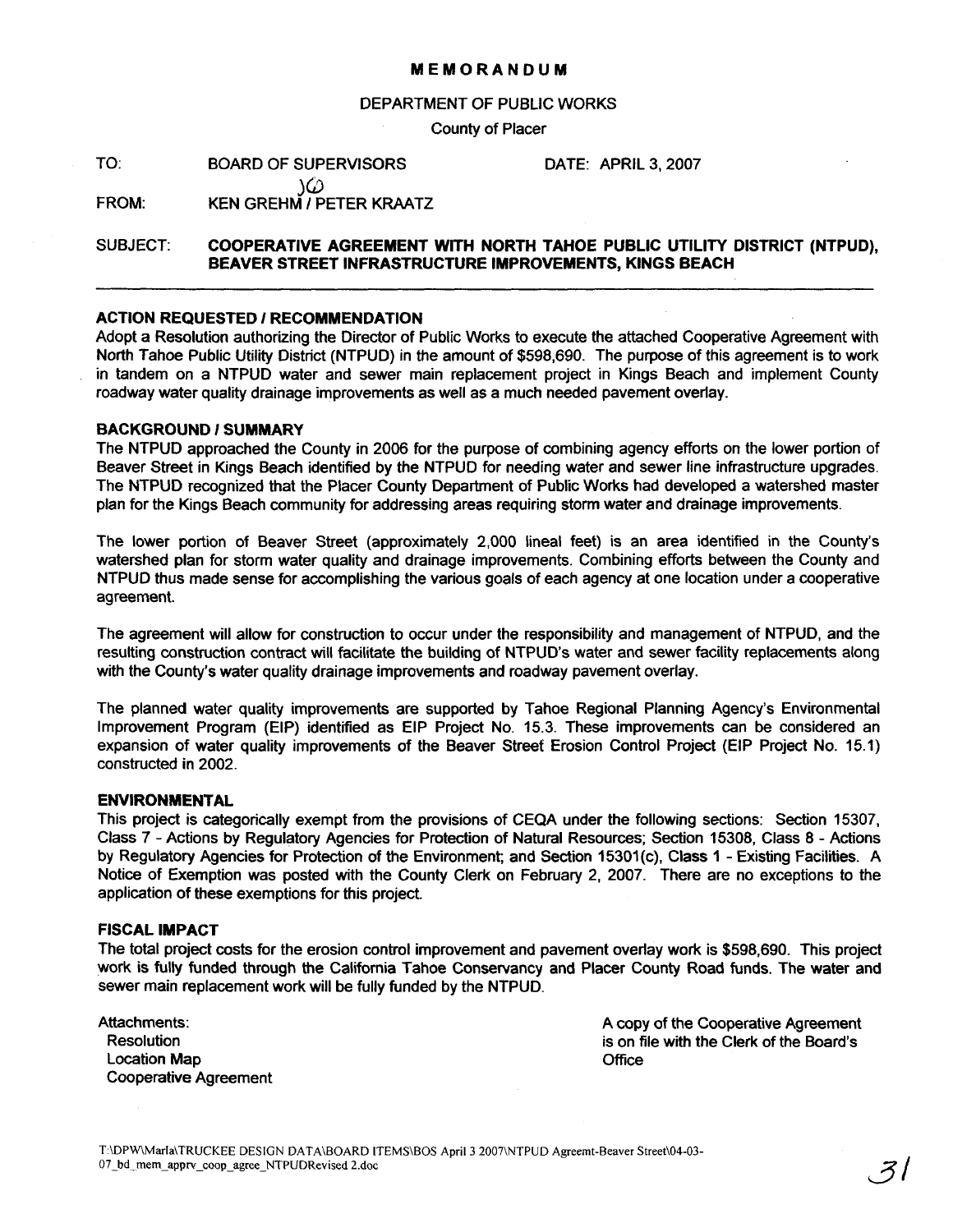# Before the Board of Supervisors County of Placer, State of California

In the matter of: A RESOLUTION AUTHORIZING THE DIRECTOR OF PUBLIC WORKS TO EXECUTE A COOPERATIVE AGREEMENT WITH NORTH TAHOE PUBLIC UTILITY DISTRICT FOR THE BEAVER STREET EROSION CONTROL PROJECT

| Resol. No: |  |
|------------|--|
|------------|--|

| Ord. No: |  |
|----------|--|
|          |  |

First Reading: ..........................................

The following RESOLUTION was duly passed by the Board of Supervisors

of the County of Placer at a regular meeting held **I** *I* **Alexander Section** 1 and 1 and 1 and 1 and 1 and 1 and 1 and 1 and 1 and 1 and 1 and 1 and 1 and 1 and 1 and 1 and 1 and 1 and 1 and 1 and 1 and 1 and 1 and 1 and 1

by the following vote on roll call:

Ayes:

Noes:

Absent:

Signed and approved by me after its passage.

Chairman, Board Of Supervisors

Attest: Clerk of said Board

BE IT HEREBY RESOLVED by the Board of Supervisors of the County of Placer, State of California, that this Board approves and authorizes the execution of a cooperative agreement with North Tahoe Public Utility District in the amount of **\$598,690** for the Beaver Street Erosion Control Project.